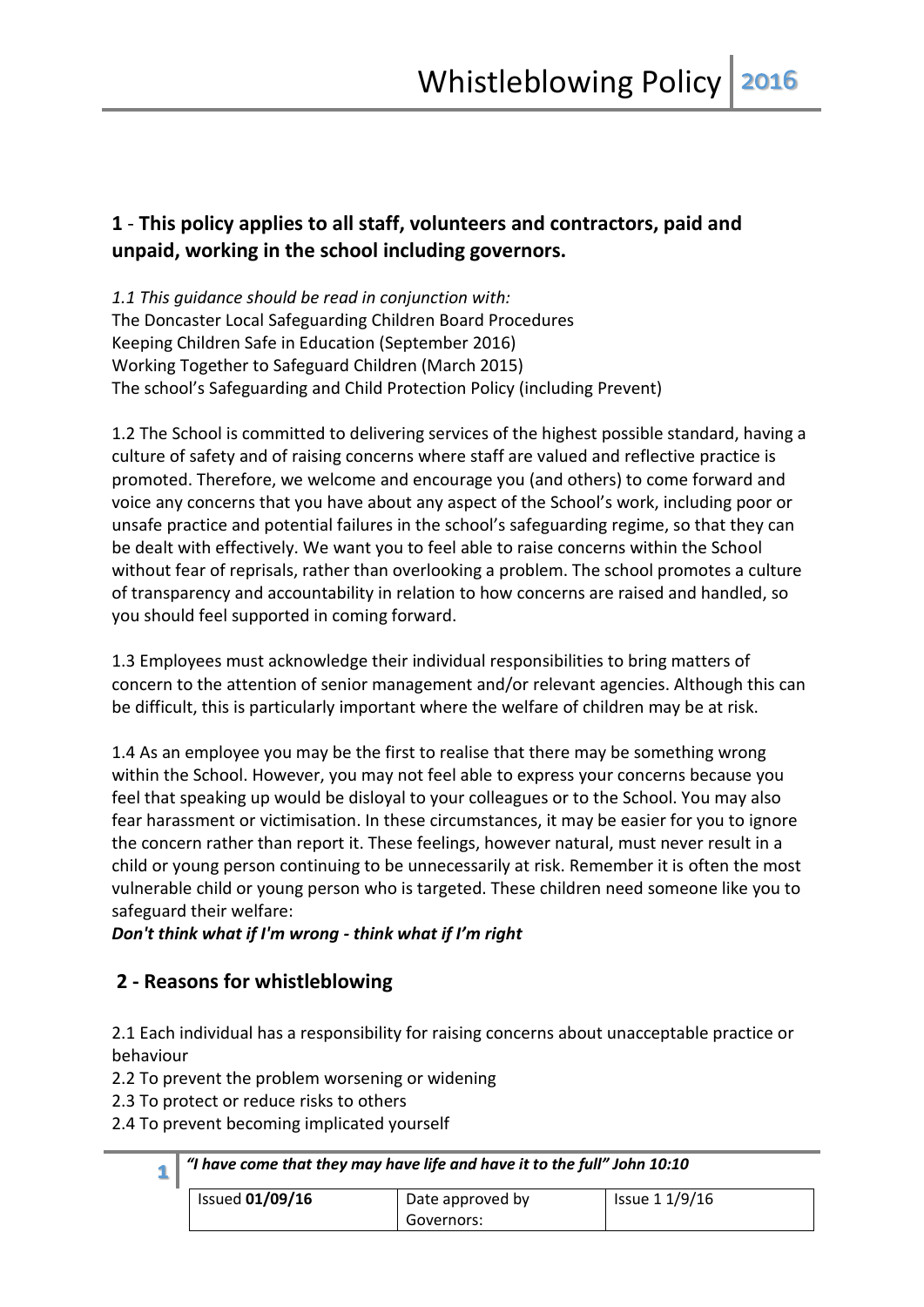### **3 - What concerns should you raise?**

Concerns that fall within the scope of the whistleblowing policy may be about something that:

3.1 is unlawful; or

3.2 is against the School's policies; or

3.3 falls below established standard or practice; or

3.4 amounts to improper conduct.

3.5 where you believe that the internal processes in school are not robust enough to safeguard a child

3.6 Remember: as a School employee, you have the right to raise concerns, which could be about the actions of other employees or private contractors and, under the School's Health & Safety Policy, you are expected to raise concerns about potential health and safety risks.

3.7 If you are concerned about something to do with your own terms and conditions of employment, you should raise this under the School's Grievance Procedure.

## **4 - Self-reporting**

#### **4.1 Any person employed by the school must report immediately to the Head any convictions they receive.**

4.2 There may be occasions when an employee has a personal difficulty, maybe a physical or mental problem, which they know to be impinging on their professional competence. Staff have a responsibility to discuss such a situation with their line manager so professional and personal support can be offered to the member of staff concerned.

4.3 Confidentiality cannot be guaranteed where personal difficulties raise concerns about the welfare or safety of children.

4.4 Please note: before blowing the whistle you should consider the following:

• the responsibility for expressing concerns about unacceptable practice or behaviour rests with all employees;

| "I have come that they may have life and have it to the full" John 10:10 |                  |                |
|--------------------------------------------------------------------------|------------------|----------------|
| <b>Issued 01/09/16</b>                                                   | Date approved by | Issue 1 1/9/16 |
|                                                                          | Governors:       |                |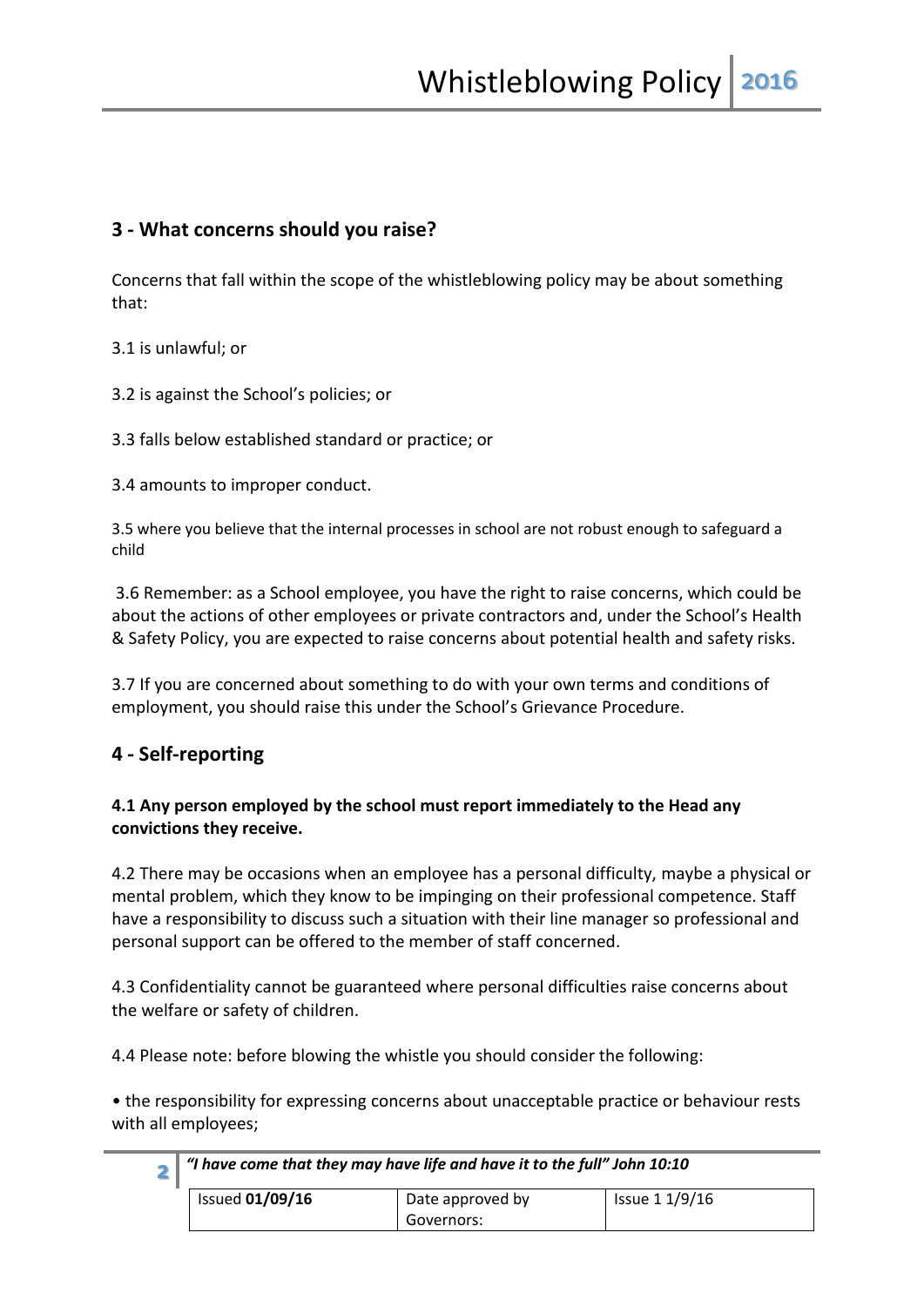• you should use staff meetings and other opportunities to raise questions and seek clarification on issues that concern you;

• whilst it can be difficult to raise concerns about the practice or behaviour of a colleague, you must act to prevent the problem getting worse, to reduce potential risks to the health and safety of others, and to prevent yourself potentially being implicated.

### **5 - How should you raise a concern?**

#### **5.1 The earlier a concern is expressed, the easier and sooner it is possible to take action.**

As a first step, you should normally raise concerns with your:

- immediate line manager; OR
- the Deputy Head or Head for more serious worries.

5.2 However, if you believe that management is involved, you should approach:

• the Chairman of Governors

5.3 In some cases it may be appropriate for you to ask your trade union to raise the concern on your behalf.

Ideally you should put your concerns in writing, stating clearly:

- the background and history of the concerns;
- names, dates and places where possible;
- the reasons why you are particularly concerned about the situation; AND

• your name and post title. (Concerns provided anonymously are much less powerful, are not likely to be as effective and will be considered at the discretion of the School).

• If you do not feel able to put your concern in writing, you can telephone or meet the appropriate person from the list given above.

5.4 Although you will not be expected to prove the truth of any allegation, you will need to demonstrate to the person, whom you contact, that there are sufficient grounds for your concern.

Remember: the earlier you express a concern, the easier and sooner it is possible for the School to take action.

## **5.5 - What happens next?**

Once you have raised a concern the School will:

- give you information on the nature and progress of any enquiries;
- take action to protect you from harassment or victimisation;
- provide mediation and dispute resolution if appropriate

• do its best to protect your identity if you do not want your name disclosed (although this might not be possible in all cases, especially if a signed statement is needed from you in order to address the concern via another procedure, e.g. the disciplinary procedure); and

| 3 |                        | , "I have come that they may have life and have it to the full" John 10:10 $\,$ |                |  |
|---|------------------------|---------------------------------------------------------------------------------|----------------|--|
|   | <b>Issued 01/09/16</b> | Date approved by                                                                | Issue 1 1/9/16 |  |
|   |                        | Governors:                                                                      |                |  |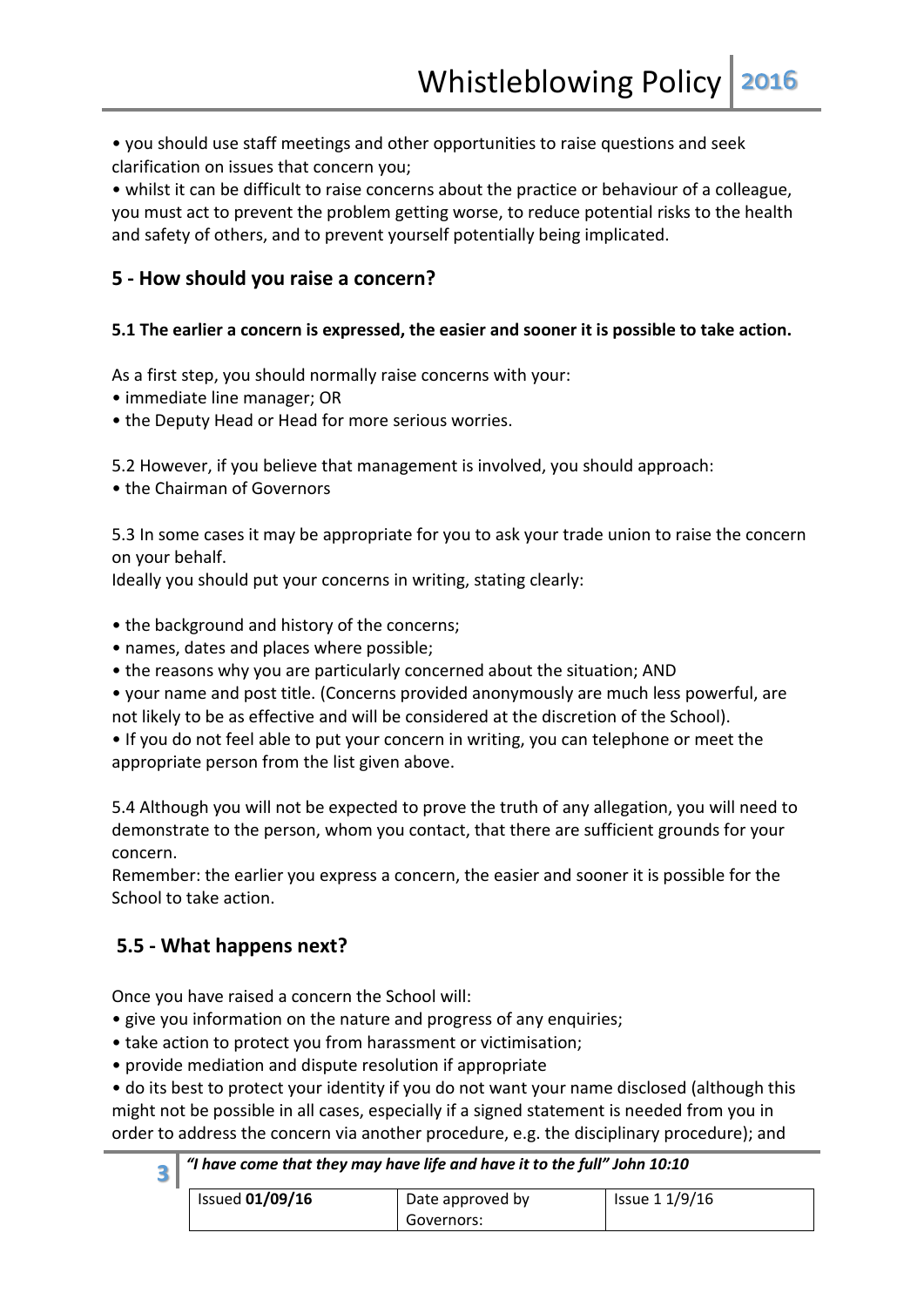• take no action against you, if you raise a concern, in good faith, that is later confirmed to be unfounded.

# **5.6 - The School will make initial enquiries (usually involving a meeting with you), to decide whether an investigation is required and what form it should take**.

For example, the matter raised may:

- be resolved simply without the need for further investigation;
- be investigated internally by an appropriate manager, e.g. the Bursar;
- be referred to the Local Authority Designated Officer for advice;
- be referred to the Police;
- form the subject of an independent inquiry.

# **6** - **Concerns or allegations that raise issues covered by other School policies/procedures will normally be addressed under those procedures, e.g. disciplinary, health and safety, grievance, child protection and adult abuse procedures**.

6.1 Within ten working days of your concern being received, the person receiving the concern will send you a written response:

- acknowledging that the concern has been received;
- indicating how he/she proposes to deal with the matter;
- giving an estimate of how long it will take to provide a final response; and/or
- indicating whether any initial enquiries have been made, and whether further investigations will take place; or
- explaining the reasons for not investigating further if that is the decision; and/or
- indicating when you can expect to receive further details, if the situation is not yet resolved.

6.2Remember: if your concern, once investigated, is confirmed as unfounded, the School will deem the matter to be concluded and will not expect you to raise the matter via another procedure, or with the person on the list given above, unless new evidence becomes available.

Please note that, if there is clear evidence that you have deliberately made a malicious or false statement, disciplinary action may be taken against you.

# **6.3 - The NSPCC whistleblowing helpline is available for staff who do not feel able to raise concerns regarding child protection failures internally. Staff can call 0800 028 0285 from 8am to 8pm Monday to Friday**

| $\blacktriangle$ | $^{\circ}$ "I have come that they may have life and have it to the full" John 10:10 |                  |                |
|------------------|-------------------------------------------------------------------------------------|------------------|----------------|
|                  | <b>Issued 01/09/16</b>                                                              | Date approved by | Issue 1 1/9/16 |
|                  |                                                                                     | Governors:       |                |